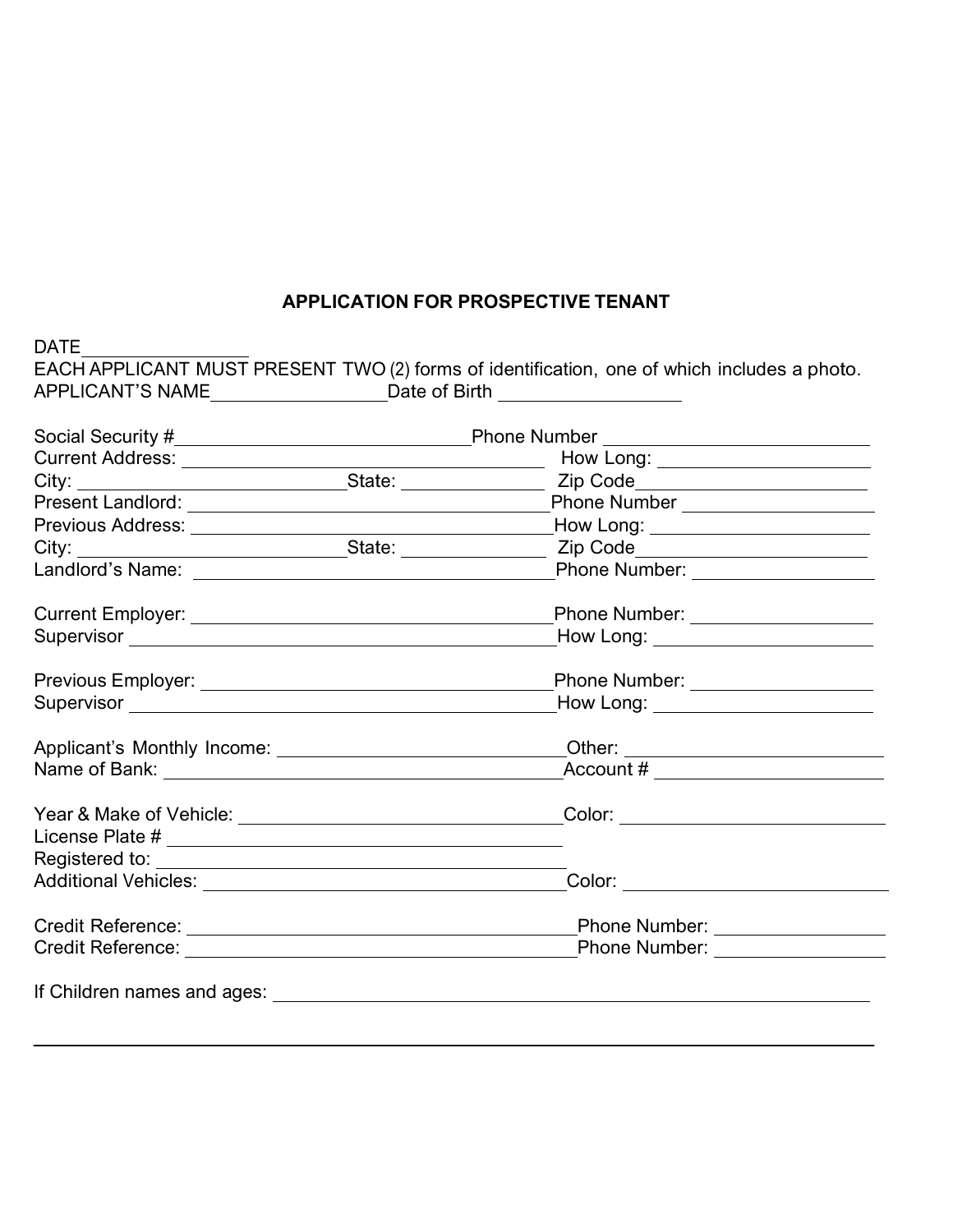## Co- Applicant's Name

| CO - APPLICANT'S NAME                                                                                                                                                                                                          |  | Date of Birth ________________________                                                                    |  |  |
|--------------------------------------------------------------------------------------------------------------------------------------------------------------------------------------------------------------------------------|--|-----------------------------------------------------------------------------------------------------------|--|--|
|                                                                                                                                                                                                                                |  |                                                                                                           |  |  |
|                                                                                                                                                                                                                                |  | How Long: ________________________                                                                        |  |  |
|                                                                                                                                                                                                                                |  |                                                                                                           |  |  |
|                                                                                                                                                                                                                                |  | City: State: State: Zip Code<br>Present Landlord: State: Phone Number<br>Phone Number ___________________ |  |  |
|                                                                                                                                                                                                                                |  |                                                                                                           |  |  |
|                                                                                                                                                                                                                                |  |                                                                                                           |  |  |
|                                                                                                                                                                                                                                |  |                                                                                                           |  |  |
|                                                                                                                                                                                                                                |  |                                                                                                           |  |  |
|                                                                                                                                                                                                                                |  | Phone Number: ____________________                                                                        |  |  |
| Supervisor experience and the set of the set of the set of the set of the set of the set of the set of the set of the set of the set of the set of the set of the set of the set of the set of the set of the set of the set o |  | How Long: ______________________                                                                          |  |  |
|                                                                                                                                                                                                                                |  | Phone Number: ____________________                                                                        |  |  |
| Supervisor Supervisor Supervisor Supervisor Supervisor Supervisor Supervisor Supervisor Supervisor Supervisor Supervisor Supervisor Supervisor Supervisor Supervisor Supervisor Supervisor Supervisor Supervisor Supervisor Su |  | How Long: _______________________                                                                         |  |  |
|                                                                                                                                                                                                                                |  |                                                                                                           |  |  |
|                                                                                                                                                                                                                                |  | Account # _________________________                                                                       |  |  |
|                                                                                                                                                                                                                                |  |                                                                                                           |  |  |
|                                                                                                                                                                                                                                |  |                                                                                                           |  |  |
|                                                                                                                                                                                                                                |  |                                                                                                           |  |  |
|                                                                                                                                                                                                                                |  |                                                                                                           |  |  |
|                                                                                                                                                                                                                                |  | Color: And the Color Section of the Color Section of the Color Section of the Color Section of the Color  |  |  |
|                                                                                                                                                                                                                                |  |                                                                                                           |  |  |
|                                                                                                                                                                                                                                |  |                                                                                                           |  |  |
|                                                                                                                                                                                                                                |  |                                                                                                           |  |  |
|                                                                                                                                                                                                                                |  |                                                                                                           |  |  |